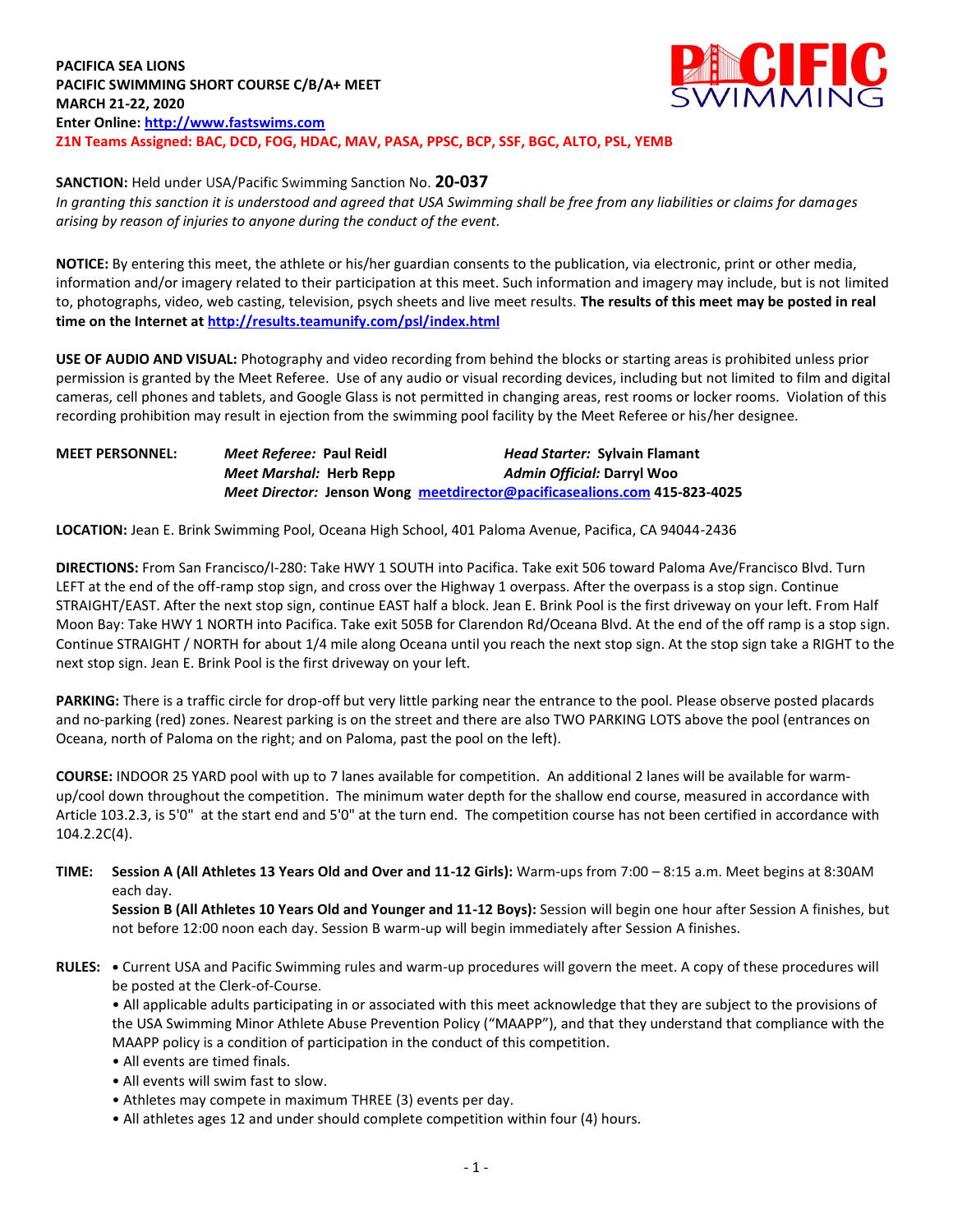• Entries will be accepted until the number of splashes exceeds the estimated time line, per the "Four-Hour Rule," based on the athletes age and gender.

**•** If local conditions warrant it the Meet Referee, with the concurrence of the Meet Director, may require a mandatory scratch down. Immediate cash refunds will be made for any mandatory scratches.

- **All coaches and deck officials must wear their USA Swimming membership cards in a visible manner.**
- **•** All athletes entered in the 400 IM and 500 Free must provide their own timers and lap counters for the 500 Free.

• All age 9-10 athletes in the 500 Free must have achieved a USA – S "B" Time Standard for their age group and gender. A coach-verified time is acceptable. Entries with "NO TIME" for the 500 FREE will NOT be accepted.

**ATTENTION HIGH SCHOOL ATHLETES:** If you are a high school athlete in season, you need to be Unattached from this meet. It is the athlete's responsibility to be Unattached from this meet. You can un-attach at the meet if necessary. This does not apply to athletes swimming under the rules of the Nevada Interscholastic Activities Association (NIAA).

**UNACCOMPANIED ATHLETES:** Any USA-S athlete-member competing at the meet must be accompanied by a USA Swimming member-coach for the purposes of athlete supervision during warm-up, competition and warm-down. If a coach-member of the athlete's USA-S Club does not attend the meet to serve in said supervisory capacity, it is the responsibility of the athlete or the athlete's legal guardian to arrange for supervision by a USA-S member-coach. The Meet Director or Meet Referee may assist the athlete in making arrangements for such supervision; however, it is recommended that such arrangements be made in advance of the meet by the athlete's USA-S Club Member-Coach.

**RACING STARTS:** Athletes must be certified by a USA-S member-coach as being proficient in performing a racing start, or must start the race in the water. It is the responsibility of the athlete or the athlete's legal guardian to ensure compliance with this requirement.

**RESTRICTIONS:** • Smoking and the use of other tobacco products is prohibited on the pool deck, in the locker rooms, in spectator

seating, on standing areas and in all areas used by athletes, during the meet and during warm-up periods.

- Sale and use of alcoholic beverages is prohibited in all areas of the meet venue.
- No glass containers are allowed in the meet venue.
- No propane heater is permitted except for snack bar/meet operations.
- All shelters must be properly secured.
- Deck Changes are prohibited.

• Destructive devices, to include but not limited to, explosive devices and equipment, firearms (open or concealed), blades, knives, mace, stun guns and blunt objects are strictly prohibited in the swimming facility and its surrounding areas. If observed, the Meet Referee or his/her designee may ask that these devices be stored safely away from the public or removed from the facility. Noncompliance may result in the reporting to law enforcement authorities and ejection from the facility. Law enforcement officers (LEO) are exempt per applicable laws.

 Operation of a drone, or any other flying apparatus, is prohibited over the venue (pools, athlete/coach areas, spectator areas and open ceiling locker rooms) any time athletes, coaches, officials and/or spectators are present.

• Pets, not including working service animals, are strictly prohibited in all areas of the meet venue.

**ELIGIBILITY:** • Athletes must be current members of USA-S and enter their name and registration number on the meet entry card as they are shown on their Registration Card. If this is not done, it may be difficult to match the athlete with the registration and times database. The meet host will check all athlete registrations against the SWIMS database and if not found to be registered, the Meet Director shall accept the registration at the meet (a \$10 surcharge will be added to the regular registration fee). Duplicate registrations will be refunded by mail.

• Athletes in the "A" Division must have met at least USA Swimming Motivational "A" minimum time standard. Athletes in the "B" Division must have met at least the listed "B" minimum time standard. All entry times slower than the listed "B" time standard will be in the "C" Division.

• Entries with **"NO TIME" will be accepted (exception 500 free – see rules).**

• Entry times submitted for this meet may be checked against a computer database and may be changed in accordance with Pacific Swimming Entry Time Verification Procedures.

- Disabled athletes are welcome to attend this meet and should contact the Meet Director or Meet Referee regarding any special accommodations on entry times and seeding per Pacific Swimming policy.
- Athletes 19 years of age and over may compete in the meet for time only, no awards. Such athletes must have met standards for the 17-18 age group.
- The athlete's age will be the age of the athlete on the first day of the meet.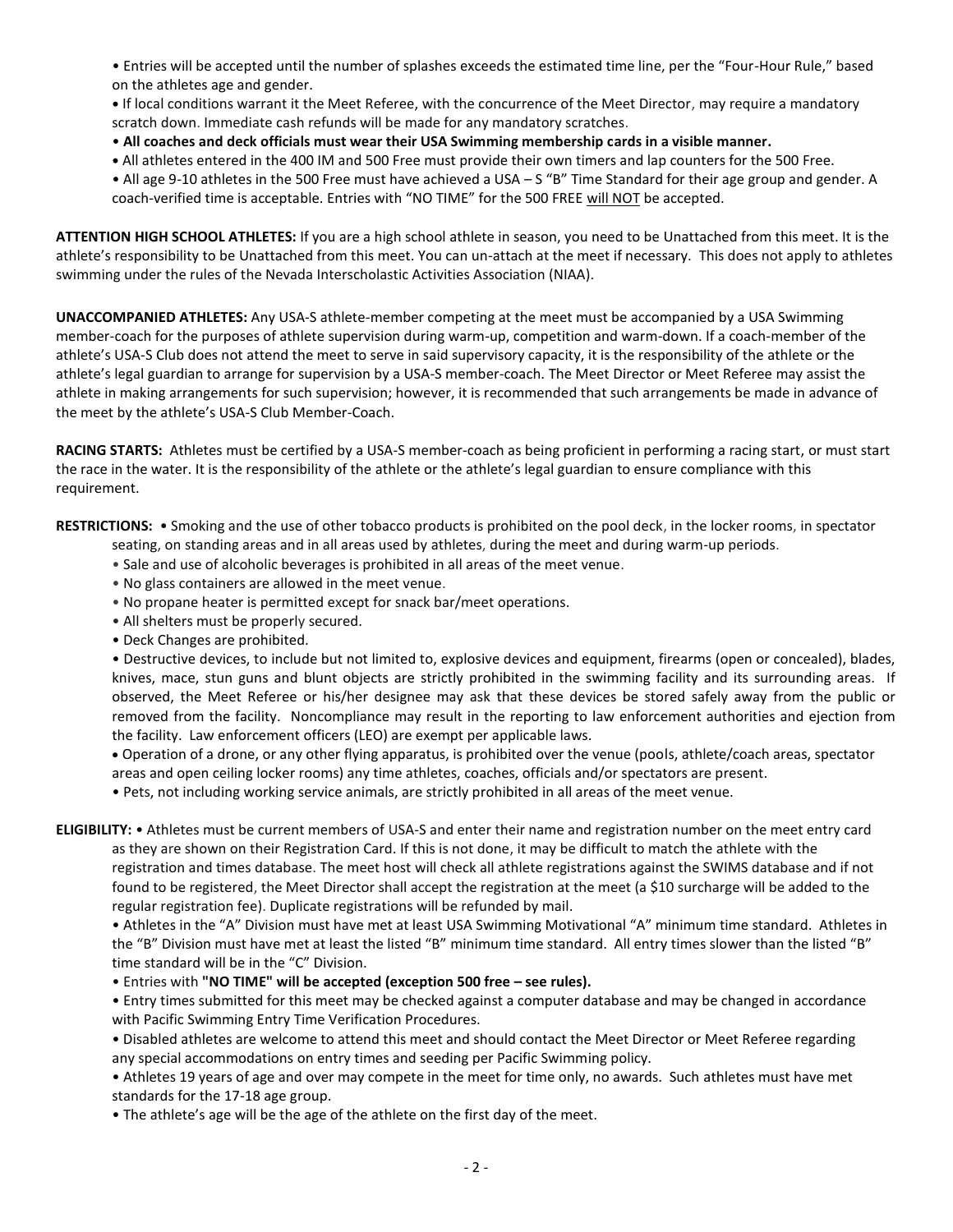**ENTRY PRIORITY: Zone 1 North Athletes from BAC, DCD, FOG, HDAC, MAV, PASA, PPSC, BCP, SSF, BGC, ALTO, PSL, YEMB entering online must do so by 11:59 pm Wednesday March 4, 2020** in order to receive priority acceptance to the meet. Surface entries must be postmarked by Monday March 2nd in order to receive priority acceptance to the meet. No athletes other than those from BAC, DCD, FOG, HDAC, MAV, PASA, PPSC, BCP, SSF, BGC, ALTO, PSL, YEMB may enter the meet until the priority period has closed.

**ENTRY FEES:** \$4.00 per event plus an \$8.00 participation fee per athlete. Entries will be rejected if payment is not sent at time of request. No refunds will be made, except mandatory scratch downs.

**ONLINE ENTRIES:** To enter online go to **[www.fastswims.com](http://www.fastswims.com/)** to receive an immediate entry confirmation. This method requires payment by credit card. FastSwims charges a processing fee for this service, 6.5% of the total Entry Fees plus \$0.75 per transaction, regardless of number of athletes. Please note that the processing fee is a separate fee from the Entry Fees. If you do not wish to pay the processing fee, enter the meet using a mail entry. Entering online is a convenience, is completely voluntary, and is in no way required or expected of an athlete by Pacific Swimming. Online entries will be accepted through Wednesday, **March 11, 2020 at 11:59 PM**.

**MAILED OR HAND DELIVERED ENTRIES**: Entries must be on the attached consolidated entry form. Forms must be filled out completely and printed clearly with athlete's best time. Entries must be postmarked by midnight, Monday, **March 9, 2020** or hand delivered by 6:30 p.m. Wednesday, **March 11, 2020**. No late entries will be accepted. Requests for confirmation of receipt of entries should include a self-addressed envelope.

| Make check payable to: Pacifica Sea Lions Aquatic Club |                                                            |
|--------------------------------------------------------|------------------------------------------------------------|
| Mail entries to: Pacifica Sea Lions - Meet Entries     | Hand deliver entries to: Pacifica Sea Lions – Meet Entries |
| <b>P.O. Box 405</b>                                    | 1810 Francisco Blvd                                        |
| Pacifica. CA 94404                                     | Pacifica. CA 94404                                         |
|                                                        |                                                            |

**CHECK-IN:** The meet will be deck seeded. Athletes must check-in at the Clerk-of-Course. No event shall be closed more than 30 minutes before the scheduled start of the session. Close of check-in for remaining events shall be no more than 60 minutes before the estimated time of the start of the first heat of the event. Athletes who do not check in will not be seeded in the event.

**SCRATCHES:** Any athletes not reporting for or competing in an individual timed final event that they have checked in for shall not be penalized.

**AWARDS:** Individual awards will be awarded in the A, B, and C division. Ribbons for First through Eighth place will be given to the following age groups: 6 & under, 7-8, 9-10, 11-12. Athletes 13 years of age and older will not receive awards. "A" time medals will be given to athletes achieving a new "A" time, regardless of place achieved in the event. Awards for athletes 12 & younger must be picked up at the meet by coaches at the end of each session. Awards will not be mailed.

**ADMISSION:** Free. A program will not be available.

**SNACK BAR & HOSPITALITY:** A snack bar will be available throughout the competition. Coaches and working deck officials will be provided lunch. Hospitality will serve refreshments to timers and volunteers.

**MISCELLANEOUS:** No overnight parking is allowed. Facilities will not be provided after meet hours. All participating clubs are expected to provide lane timers based upon the number of athletes registered to swim each day. Club timing lanes will be assigned and coaches will be notified of assignments during the week prior to the meet.

**MINIMUM OFFICIALS:** Clubs must follow Zone 1 North rules for providing officials. Each club must provide officials for each session according to the number of Athletes entered in that session, following the table below. Clubs that do not provide sufficient officials must provide coaches to act in the place of officials.

| Club athlete entered in session | Trained and carded officials requested  |
|---------------------------------|-----------------------------------------|
| $1 - 10$                        |                                         |
| $11 - 25$                       |                                         |
| 26-50                           |                                         |
| 51-75                           |                                         |
| 76-100                          |                                         |
| 100 or more                     | 5 (+1 for every additional 25 athletes) |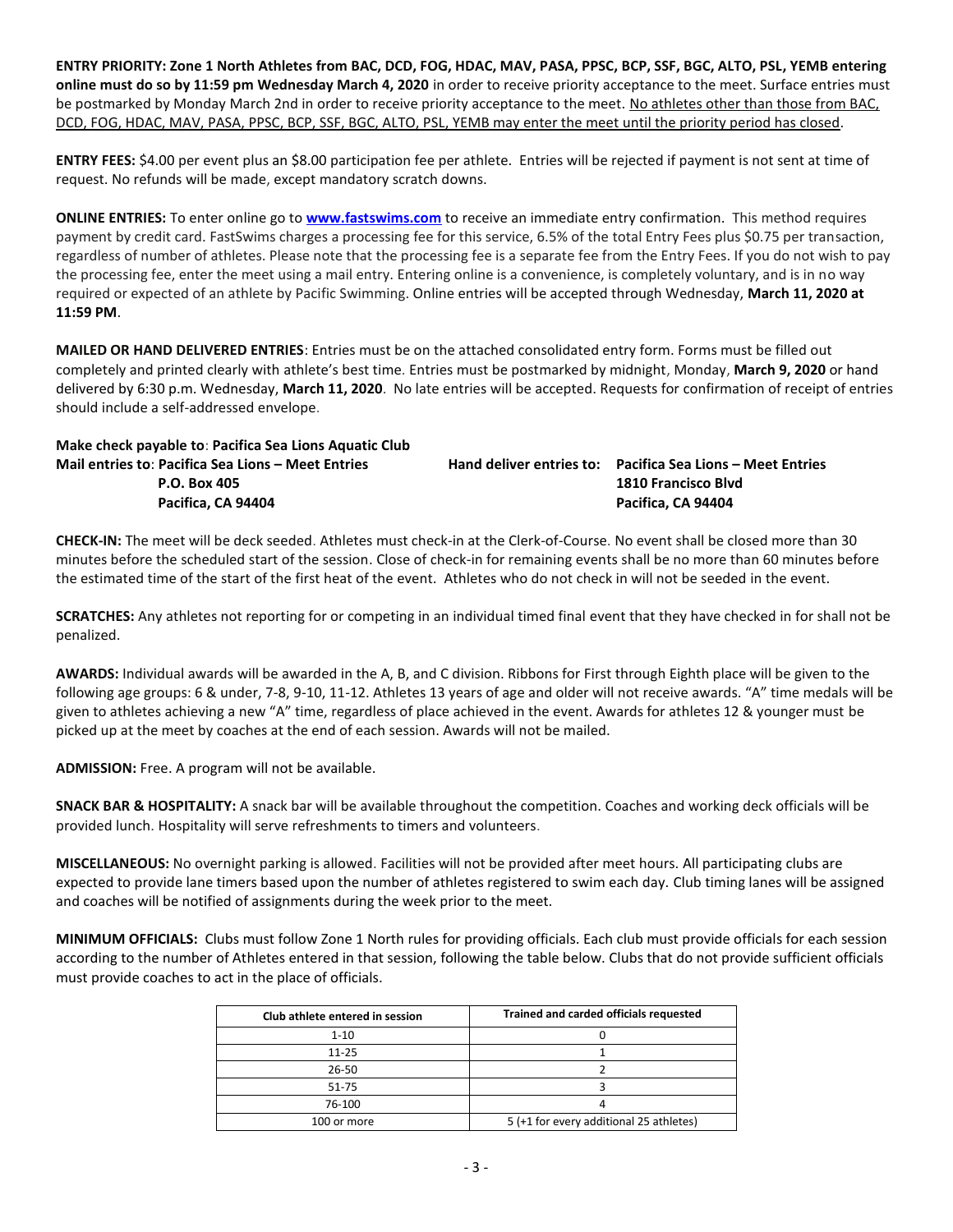## **EVENT SUMMARY**

|               | <b>SATURDAY</b> |                |                |        | <b>SUNDAY</b> |           |         |
|---------------|-----------------|----------------|----------------|--------|---------------|-----------|---------|
| 8 & UN        | $9-10$          | $11 - 12$      | $13-OV$        | 8 & UN | $9 - 10$      | $11 - 12$ | $13-OV$ |
| 50 BK         | 100 FR          | 100 FR         | 50 FR          | 50 FR  | 50 FR         | 200 FR    | 100 FR  |
| <b>25 FLY</b> | <b>50 FLY</b>   | 50 BK          | <b>100 FLY</b> | 50 BR  | 100 BR        | 100 IM    | 200 IM  |
| 25 BR         | 50 BR           | <b>200 FLY</b> | 100 BK         | 25 BK  | 50 BK         | 100 BR    | 100 BR  |
| <b>25 FR</b>  | 100 BK          | 50 FR          | 200 FR         | 100 FR | 500 FR        | 200 BK    | 500 FR  |
| 100 IM        | 100 IM          | 400 IM         | 200 BR         |        |               |           |         |

|                | Saturday, March 21st |                |               | Sunday, March 22 <sup>nd</sup> |               |  |  |  |
|----------------|----------------------|----------------|---------------|--------------------------------|---------------|--|--|--|
|                | <b>SESSION A</b>     |                |               | <b>SESSION A</b>               |               |  |  |  |
| <b>EVENT#</b>  | <b>EVENT</b>         | <b>EVENT#</b>  | <b>EVENT#</b> | <b>EVENT</b>                   | <b>EVENT#</b> |  |  |  |
| Girls          |                      | Boys           | Girls         |                                | Boys          |  |  |  |
| $\mathbf{1}$   | 13-OV 50 FREE        | $\overline{2}$ | 51            | 11-12 200 FREE                 |               |  |  |  |
| 3              | 11-12 100 FREE       |                | 53            | 13-OV 100 FREE                 | 54            |  |  |  |
| 5              | 13-OV 100 FLY        | 6              | 55            | 11-12 100 IM                   |               |  |  |  |
| $\overline{7}$ | 11-12 50 BACK        |                | 57            | 13-OV 200 IM                   | 58            |  |  |  |
| 9              | 13-OV 100 BACK       | 10             | 59            | 11-12 100 BREAST               |               |  |  |  |
| 11             | 11-12 200 FLY        |                | 61            | 13-OV 100 BREAST               | 62            |  |  |  |
| 13             | 13-OV 200 FREE       | 14             | 63            | 11-12 200 BACK                 |               |  |  |  |
| 15             | 11-12 50 FREE        |                | 65            | 13-OV 500 FREE                 | 66            |  |  |  |
| 17             | 13-OV 200 BREAST     | 18             |               |                                |               |  |  |  |
| 19             | 11-12 400 IM         |                |               |                                |               |  |  |  |
|                | <b>SESSION B</b>     |                |               | <b>SESSION B</b>               |               |  |  |  |
| 21             | 8-UN 50 BACK         | 22             | 67            | 8- UN 50 FREE                  | 68            |  |  |  |
| 23             | 9-10 100 FREE        | 24             |               | 11-12 200 FREE                 | 70            |  |  |  |
|                | 11-12 100 FREE       | 26             | 71            | 9-10 50 FREE                   | 72            |  |  |  |
| 27             | 8-UN 25 FLY          | 28             | 73            | 8-UN 50 BREAST                 | 74            |  |  |  |
| 29             | 9-10 50 FLY          | 30             |               | 11-12 100 IM                   | 76            |  |  |  |
|                | 11-12 50 BACK        | 32             | 77            | 9-10 100 BREAST                | 78            |  |  |  |
| 33             | 8-UN 25 BREAST       | 34             | 79            | 8-UN 25 BACK                   | 80            |  |  |  |
| 35             | 9-10 50 BREAST       | 36             |               | 11-12 100 BREAST               | 82            |  |  |  |
|                | 11-12 200 FLY        | 38             | 83            | 9-10 50 BACK                   | 84            |  |  |  |
| 39             | 8-UN 25 FREE         | 40             | 85            | 8-UN 100 FREE                  | 86            |  |  |  |
| 41             | 9-10 100 BACK        | 42             |               | 11-12 200 BACK                 | 88            |  |  |  |
|                | 11-12 50 FREE        | 44             | 89            | 9-10 500 FREE                  | 90            |  |  |  |
| 45             | 8-UN 100 IM          | 46             |               |                                |               |  |  |  |
| 47             | 9-10 100 IM          | 48             |               |                                |               |  |  |  |
|                | 11-12 400 IM         | 50             |               |                                |               |  |  |  |

|                | Saturday, March 21st          |                |               | Sunday, March 22nd |               |
|----------------|-------------------------------|----------------|---------------|--------------------|---------------|
|                | <b>SESSION A</b>              |                |               | <b>SESSION A</b>   |               |
| NT#            | <b>EVENT#</b><br><b>EVENT</b> |                | <b>EVENT#</b> | <b>EVENT</b>       | <b>EVENT#</b> |
| irls           |                               | <b>Boys</b>    | Girls         |                    | Boys          |
| 1              | 13-OV 50 FREE                 | $\overline{2}$ | 51            | 11-12 200 FREE     |               |
| 3              | 11-12 100 FREE                |                | 53            | 13-OV 100 FREE     | 54            |
| 5              | 13-OV 100 FLY                 | 6              | 55            | 11-12 100 IM       |               |
| $\overline{7}$ | 11-12 50 BACK                 |                | 57            | 13-OV 200 IM       | 58            |
| 9              | 13-OV 100 BACK                | 10             | 59            | 11-12 100 BREAST   |               |
| $\overline{1}$ | 11-12 200 FLY                 |                | 61            | 13-OV 100 BREAST   | 62            |
| L3             | 13-OV 200 FREE                | 14             | 63            | 11-12 200 BACK     |               |
| L5             | 11-12 50 FREE                 |                | 65            | 13-OV 500 FREE     | 66            |
|                |                               |                |               |                    |               |

| <b>SESSION B</b> |    | <b>SESSION B</b> |                  |    |  |  |
|------------------|----|------------------|------------------|----|--|--|
| 8-UN 50 BACK     | 22 | 67               | 8- UN 50 FREE    | 68 |  |  |
| 9-10 100 FREE    | 24 |                  | 11-12 200 FREE   | 70 |  |  |
| 11-12 100 FREE   | 26 | 71               | 9-10 50 FREE     | 72 |  |  |
| 8-UN 25 FLY      | 28 | 73               | 8-UN 50 BREAST   | 74 |  |  |
| 9-10 50 FLY      | 30 |                  | 11-12 100 IM     | 76 |  |  |
| 11-12 50 BACK    | 32 | 77               | 9-10 100 BREAST  | 78 |  |  |
| 3-UN 25 BREAST   | 34 | 79               | 8-UN 25 BACK     | 80 |  |  |
| 9-10 50 BREAST   | 36 |                  | 11-12 100 BREAST | 82 |  |  |
| 11-12 200 FLY    | 38 | 83               | 9-10 50 BACK     | 84 |  |  |
| 8-UN 25 FREE     | 40 | 85               | 8-UN 100 FREE    | 86 |  |  |
| 9-10 100 BACK    | 42 |                  | 11-12 200 BACK   | 88 |  |  |
| 11-12 50 FREE    | 44 | 89               | 9-10 500 FREE    | 90 |  |  |

## **Athletes in the 9-10 500 Free must have achieved a USA-S Motivational "B" Time Standard for their gender. Girls: 8:24.99. Boys: 8:16.39**

Use the following URL to find the time standards: <http://www.pacswim.org/swim-meet-times/standards>